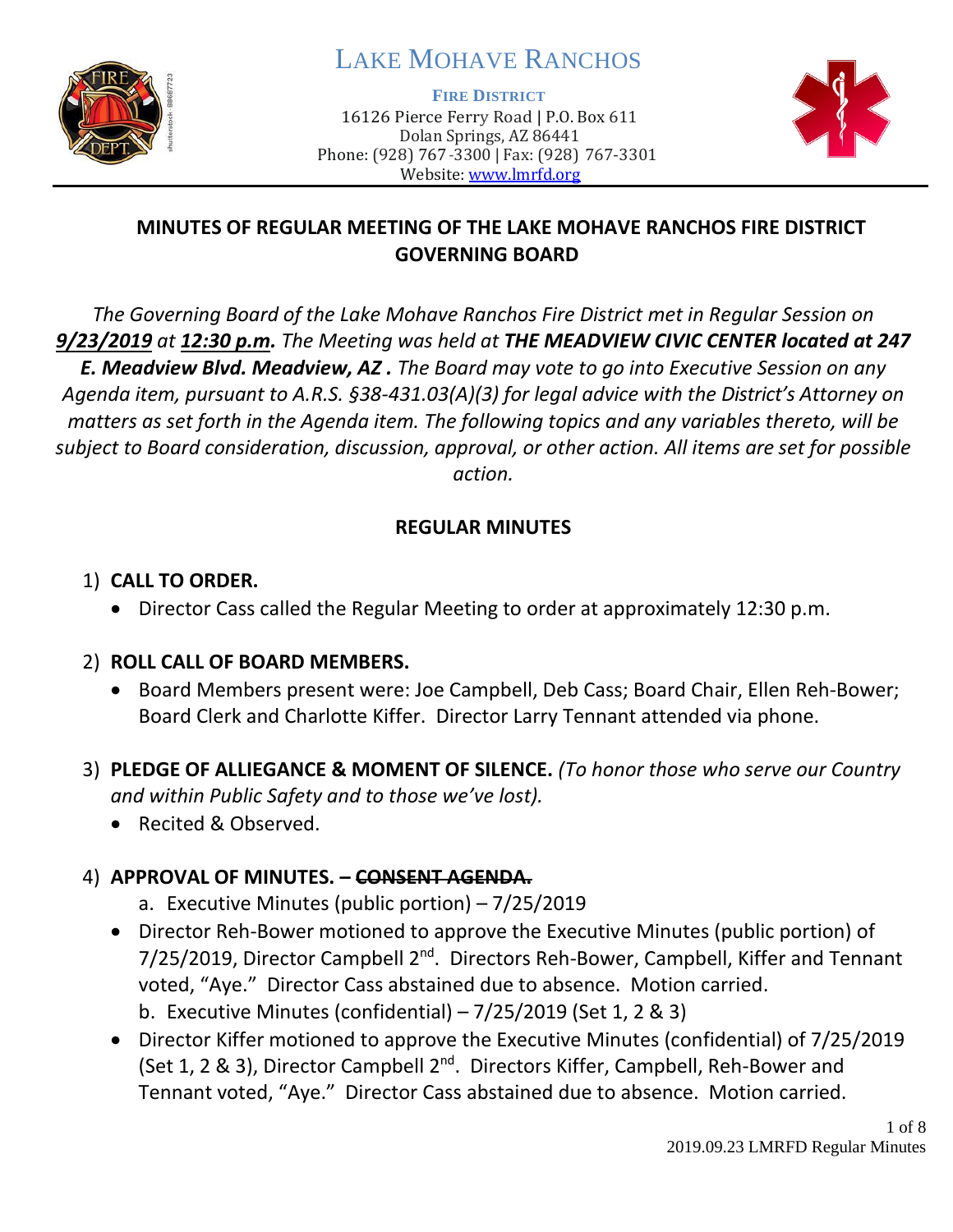c. Executive Minutes (confidential)  $-8/30/2019$  (Set 1 & 2)

- Director Kiffer motioned to post pone this item, Director Campbell  $2^{nd}$ . Directors Kiffer, Campbell, Reh-Bower and Tennant voted, "Aye." Director Cass abstained due to absence. Motion carried.
	- d. Regular Minutes 8/30/2019
- Director Kiffer motioned to approve the Regular Minutes of 8/30/2019, Director Campbell 2<sup>nd</sup>. Directors Kiffer, Campbell, Reh-Bower and Tennant voted, "Aye." Director Cass abstained due to absence. Motion carried.

### 5) **REPORTS.**

a. **FIRE CHIEF'S REPORT.** *(The governing body may not propose, discuss, deliberate or take legal action on this matter unless the specific matter is properly noticed for legal action. Therefore, action taken as a result of the Chief's report will be limited to directing staff to study the matter or scheduling the matter for further consideration and discussion at a later date. (A.R.S. 38- 431.02.K.)*

#### **Chief's Report – August 2019 for September Board Meeting**

#### **Run-Report**:

- AMR transports: 0
- Chief Call-Outs-After Hours: 4
- Transports: 52
- Refused: 3
- Fire: 5
- Service Calls: 0
- Good Intent: 2
- False Alarms: 0
- HWY-93 calls: 8
	- *Total Calls*: 74

#### **Scheduling**:

• September covered in full for St. 41 and 22 days covered in Meadview. October schedule in process.

#### **Meetings/Conferences/Trainings**:

- 9/3-9/8 AZ State Fire School; new Chief's Seminar
- $\bullet$  9/10 Run Review
- 9/12-9/13 AzAA Conference (Legislative)
- 9/16 GVFD & KFD Chief's Meeting (Mutual Aid/Response for Chloride)
- 9/18 BHCFD Apparatus viewing
- 9/20 Live Burn Training (LMRFD Suppression Personnel & Suppression Volunteers)
- 9/24 Communications Center User Group Meeting (Dispatch)
- $\bullet$  9/26 MCFOA

#### **Upcoming**:

- Run Review
- MCFOA
- Mid-Late Oct. Hose Testing (LMRFD Suppression Personnel)
- CPR/First Aid for local residents (in works for Oct/Nov)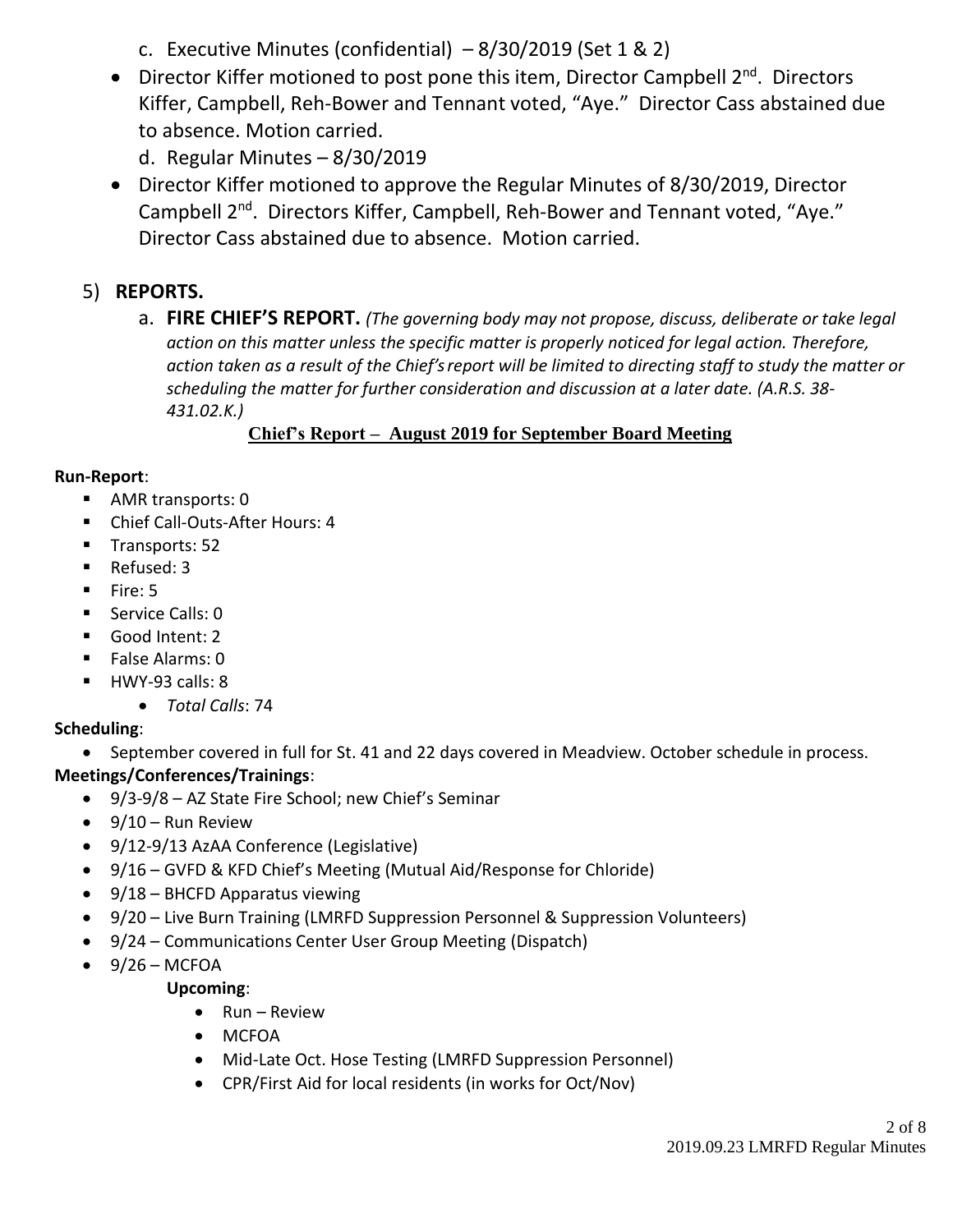- 10/12 Pancake Breakfast Fundraiser Event
- 10/14 Walk Away from Drugs (E-411 participation)
- 10/19 Dolan Springs Community Days Event (Fire Engine, C-401, Ambulance)
- 10/25 Truck or Treat (Candy)
- 10/31 Mt. Tipton Elem. School Halloween Event (Pub Ed & Candy)

#### **District Properties**:

• Nothing new to report, with exception to community service work of weed clean up at St. 42 and will start at St. 41.

#### **District vehicles/apparatus:**

- E-431 transmission repair.
- C-401 tire replacement due to metal showing/bald tires.

#### **Projects in the works**:

- Grants (WACEMS) for communications (new radios). Pending results from FSA Grant; still waiting for the Water Tender.
- Contracts for White Hills area (ongoing).
- Subscription service (White Hills/Mead City and outlying areas).

### **Other**:

- We are staffed with 3 FT FF/EMT's, 20 POC FF/CEP's and 3 POC FF/EMT's.
- We currently have 9 Volunteers and received additional applications (5) that are in review/process.
- After Karen & I reviewed our funding that we currently have and project, using the model of staffing for suppression as is for the time being seemed the best fit. We didn't feel there was an urgency and even with the ad out for 3 months nobody applied. I had her stop the ads and we are running with full-time personnel and poc's we have.
- I am still working on getting more coverage to Meadview (St. 43), we just have to be aware of budget constraints and she's gone over that with me and we are working on things to make sure Meadview is just as covered as they deserve that also.
- I just wanted to say thank you to all our suppression staff, the full time, poc's and volunteers and a big thank you to our administrative assistant and our volunteer receptionist for working as hard as they do. The ethics and morale in the department have changed for the better. We have made progress even though there is much more progress for us to do, we don't give up and we don't quit.
	- $\circ$  Director Kiffer inquired about the Contracts for White Hills and what is involved with that. Chief Bonnee explained White Hills is covered under the CON, the subscription service would be for fire protection based off of assessed valuation yearly. Possible Volunteer Fire District in the works to assist White Hills area. Directors Kiffer and Reh-Bower thanked Chief Bonnee for the good job he's been doing.

# b. **FINANCIAL REPORT(S).**

- *1.* Discussion and approval: August 2019 Financial Report(s). *(The financial report(s) are to be reviewed and approved by the Board).* (Buldra/Administration)
	- Director Kiffer motioned to table the August 2019 Financial Report(s) until next Meeting in October, Director Campbell 2<sup>nd</sup>. Director Cass called for a vote. AA Jackson explained the Financials must be approved within 30 days each month per A.R.S. and suggested they could have a Special Meeting. Motion & Item postponed until later in the Meeting.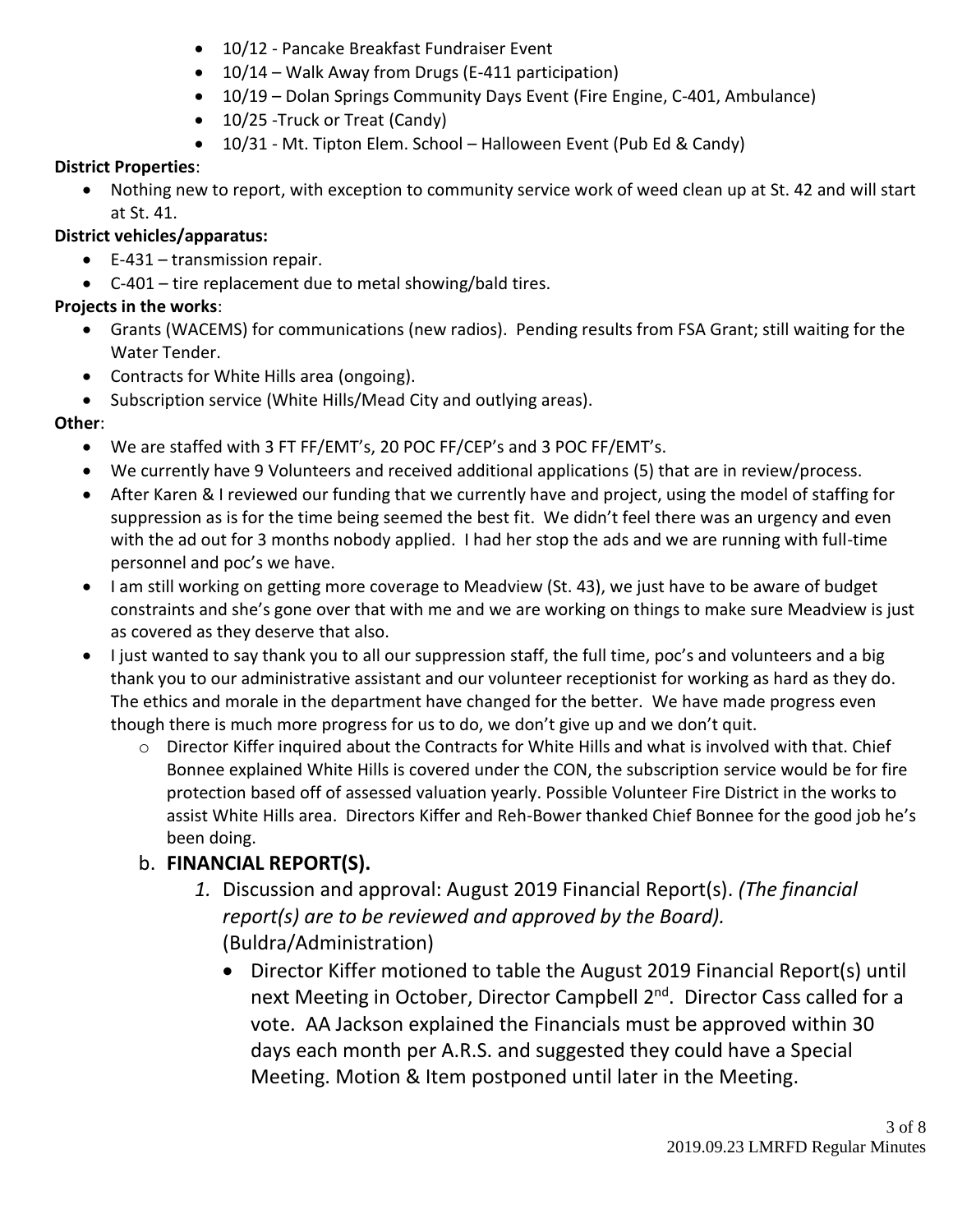- AA Jackson read aloud a portion of A.R.S. 48-807 (O) regarding review of financials; "A fire district shall reconcile all balance sheet accounts for accounts for each calendar month of the fiscal year within thirty days after the end of that calendar month. The fire district board shall review the reconciled balance sheet accounts monthly." Walt Kiffer suggested the Board take a 15-minute recess to review. Director Reh-Bower motioned to take a 15-min recess, Director Cass 2<sup>nd</sup>. Directors Reh-Bower, Cass, Campbell, Tennant and Kiffer voted, "Aye." Motion carried, unanimously.
- Mr. Buldra reported the August 2019 Financials as follows:
	- o Revenue for the month of August was \$61,112 which was \$29,793 over budget.
	- o o Mohave County Revenue for August was \$16,028 which was \$9,585 over budget.
	- o Non‐Tax Revenue for the month of August was \$45,084 which was \$20,208 over budget.
	- o Expenses for August totaled \$59,892 which was under budget by \$4,562.
	- o o Personnel costs were under budget due to savings of using POC over Full Time staff.
	- o o Communications and IT Systems was over budget due to timing on Imagetrend payment.
	- o Year to date revenue is \$109,592 which is \$51,576 over budget.
	- o o Mohave County Revenue is \$26,794 over budget.
	- o o Ambulance revenue is \$24,289 over budget.
	- o Year to date expenses is \$119,392 which is \$25,797 under budget.
	- $\circ$  Total cash as of August 31, 2019 is \$549,299 which is \$126,171 more than August 31, 2018.
		- The Board discussed/reviewed current property taxes reported, Paychex Systems fees, credit card charges, mechanic invoices (related to the equipment specifically) and Legal invoice payment. Director Kiffer motioned to approve the August 2019 Financial Reports, Director Reh-Bower 2<sup>nd</sup>. Directors Kiffer, Reh-Bower, Campbell, Cass and Tennant voted, "Aye." Motion carried, unanimously.

### 6) **EXECUTIVE BUSINESS.**

a. Discussion and possible action regarding: PTO calculation/recalculation(s) for former Chief DeMaio and documentation submitted related to matter re: determination. (Reh-Bower)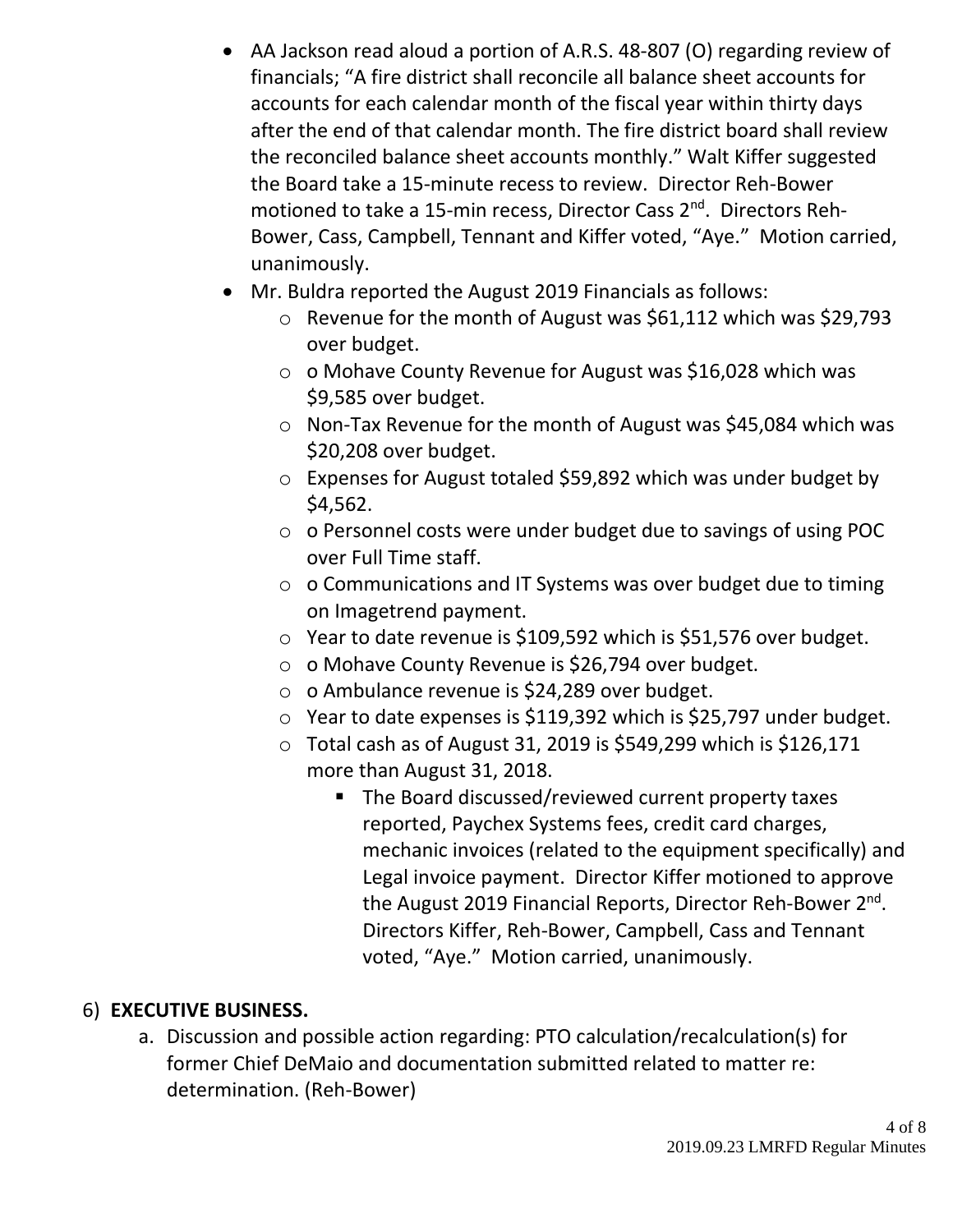- Director Reh-Bower explained the Attorney's determination was vacation time was over-used by the former Fire Chief in the amount of \$2,474.42, noting it wasn't clearly defined in his Contract and it falls to the District to absorb it. Director Reh-Bower further explained the District is not required to pay out any sick leave (which was paid out) in the amount of \$568.53. Director Reh-Bower motioned to direct Legal Counsel to prepare the letter as he described to the previous Fire Chief stating that we will not pursue collection of \$3,042.95 that was originally determined that he owed us and in preparation of that Letter have an Agreement from the previous Chief, if that's acceptable. Director Cass 2<sup>nd</sup>. Directors Campbell, Cass, Reh-Bower and Tennant voted, "Aye." Director Kiffer abstained. Motion carried.
- b. Discussion and possible action regarding: Prior EEOC matter (DeMaio) re: information related to notification status from EEOC and parties involved. (Kiffer)
	- Director Kiffer explained in the Investigators Report dated 12/20/2018 regarding the EEO Complaint, it states: "the EEOC has indicated no action is required from the District in response to the charge." Director Kiffer wanted to know when that determination was made and to who. Item is being researched by the Attorney. Item pending information by Board consensus from the Attorney, no action at this time.
- c. Discussion and possible action regarding: Personnel Matter re: Tim Bonnee re: Interim Fire Chief Contract. (Board)
	- Director Reh-Bower motioned to approve the Fire Chief Contract as it stands, Director Cass 2<sup>nd</sup>. Directors Reh-Bower, Cass, Campbell, Kiffer and Tennant voted, "Aye." Motion carried, unanimously.
- d. Discussion and possible action regarding: Personnel Matter re: 3-month Board & Self Performance Evaluation and Forms related re: Interim Fire Chief Tim Bonnee. (Board)
	- It was explained by Director Cass and Reh-Bower it's been completed and he, "passed with flying colors." Director Kiffer noted and in agreeance by consensus of the Board that the Communities are pleased, the Board commends the excellent job and recognizes the hurdles/landmines he's had to navigate. The Board acknowledged the Volunteer Program and Chief's Bonnee's actions of commitment to the Communities. They also thanked his Staff and the Volunteers. No Action.
	- Director Reh-Bower briefly discussed revising the Forms and it was clarified by AA Jackson for the Board that it was on Agenda and the discussion/motion was allowed. Director Reh-Bower motioned to have the 6-page Annual Review be changed to Quarterly Review and the 2 page Annual Review remain the Annual Review. Director Cass 2<sup>nd</sup>.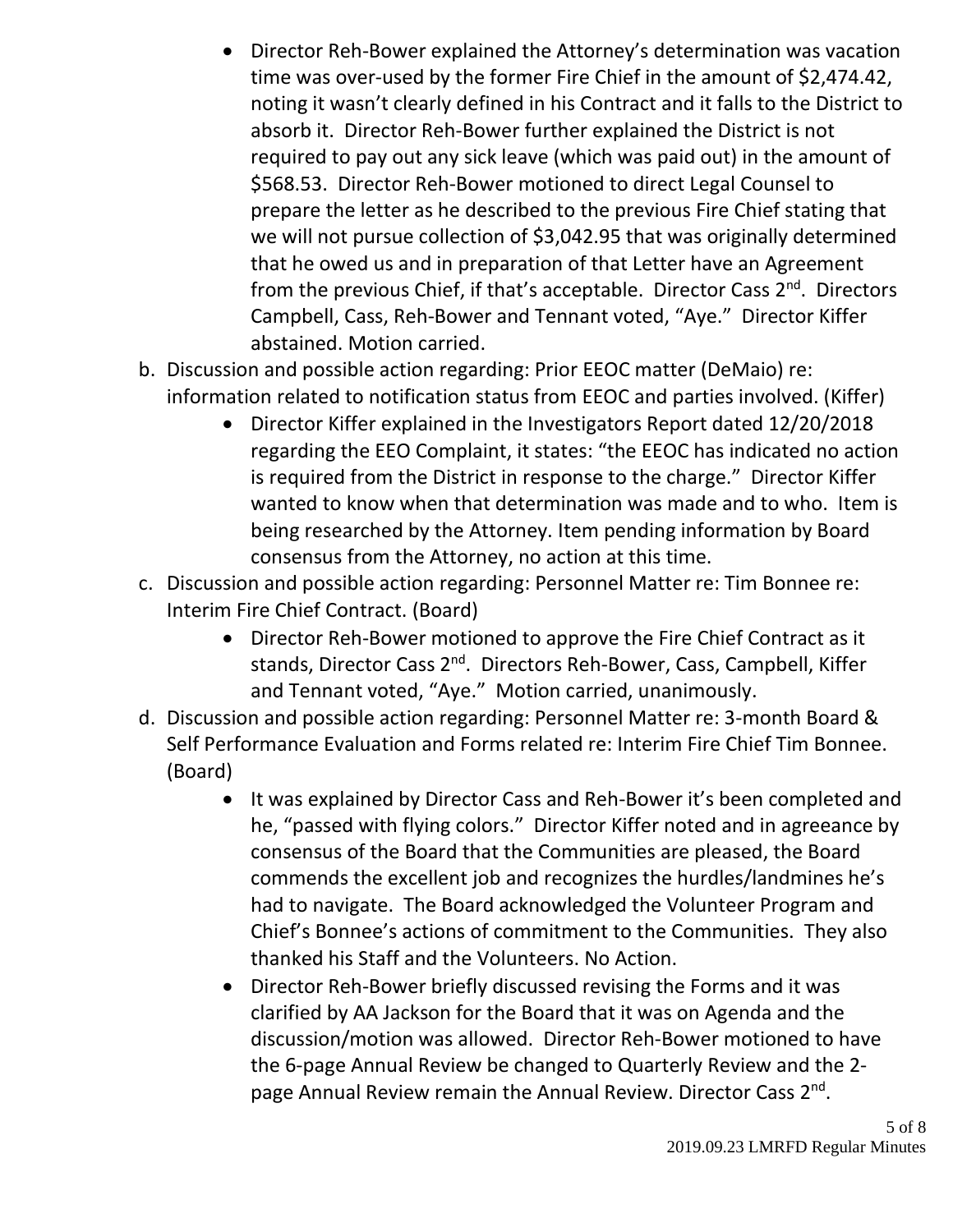Directors Reh-Bower, Cass, Campbell, Kiffer and Tennant voted, "Aye." Motion carried, unanimously.

### 7) **REGULAR BUSINESS.**

- a. Discussion and possible action regarding: Update of bidding process/outcome re: sale of Mobile Unit located at 16126 Pierce Ferry Rd. Dolan Springs, AZ. (Administration)
	- Chief Bonnee explained he advertised it on the Surplus site as directed and there was no interest. He explained that there's a local resident who offered \$50.00 for it and that resident would need to purchase the axels and tongue for it. Chief Bonnee advised the trailer was donated by a church years ago, he's checked for a title and it's not been found but will include that's the buyer's responsibility to obtain within Agreement. Director Kiffer motioned for the sale of the trailer to the local resident, with buyer being responsible for roll-off/disposal, Director Reh-Bower 2<sup>nd</sup>. Directors Kiffer, Reh-Bower, Campbell, Tennant and Cass voted, "Aye." Motion carried, unanimously.
- b. Discussion and possible action regarding: Current LMRFD Vacation Suppression Policy and proposed updated/revised LMRFD Vacation Suppression Policy. (Administration/Reh-Bower)
	- Director Kiffer motioned to move this Item to next Meeting, Director Cass 2<sup>nd</sup>. Directors Campbell, Cass, Reh-Bower, Kiffer and Tennant voted, "Aye." Motion carried, unanimously.
- c. Discussion and possible action regarding: Volunteer Utility Support Vehicle (U-419) re: possible purchase. (Administration)
	- Chief Bonnee explained BHCFD has a converted Ambulance for sale (\$1,000) and he'd like consideration of purchase for the Volunteers to have a unit to respond in for traffic control, carry extra tools/equipment, rehab, etc. and limit the use of their own personal vehicle (POV) for liability purposes. Chief Bonnee explained it has low mileage and brand-new tires. He suggested the monies come from the Volunteer Support line item. Director Reh-Bower motioned that the Ambulance be picked up from Bullhead for \$1,000 and make it the Support Vehicle for LMRFD Volunteers. Director Cass 2nd. Directors Campbell, Cass, Reh-Bower, Kiffer and Tennant voted, "Aye." Motion carried, unanimously.
- d. Discussion and possible action regarding: Fit for Duty Evaluation for the Administrative Assistant re: referral. (Administration)
	- Chief Bonnee advised he received an appointment date for the 2<sup>nd</sup> week in November. Director Tennant wanted to know who the Fitness for Duty Evaluation was on. Director Cass advised the Administrative Assistant. Director Tennant stated he felt it was a waste of money, noting she's doing an excellent job. Director Tennant motioned that we quit wasting money and do not do the Fit for Evaluation, I would make the motion that we do not do the Fit for Evaluation. Director Kiffer stated she didn't think that was on the Agenda, it's just discussion.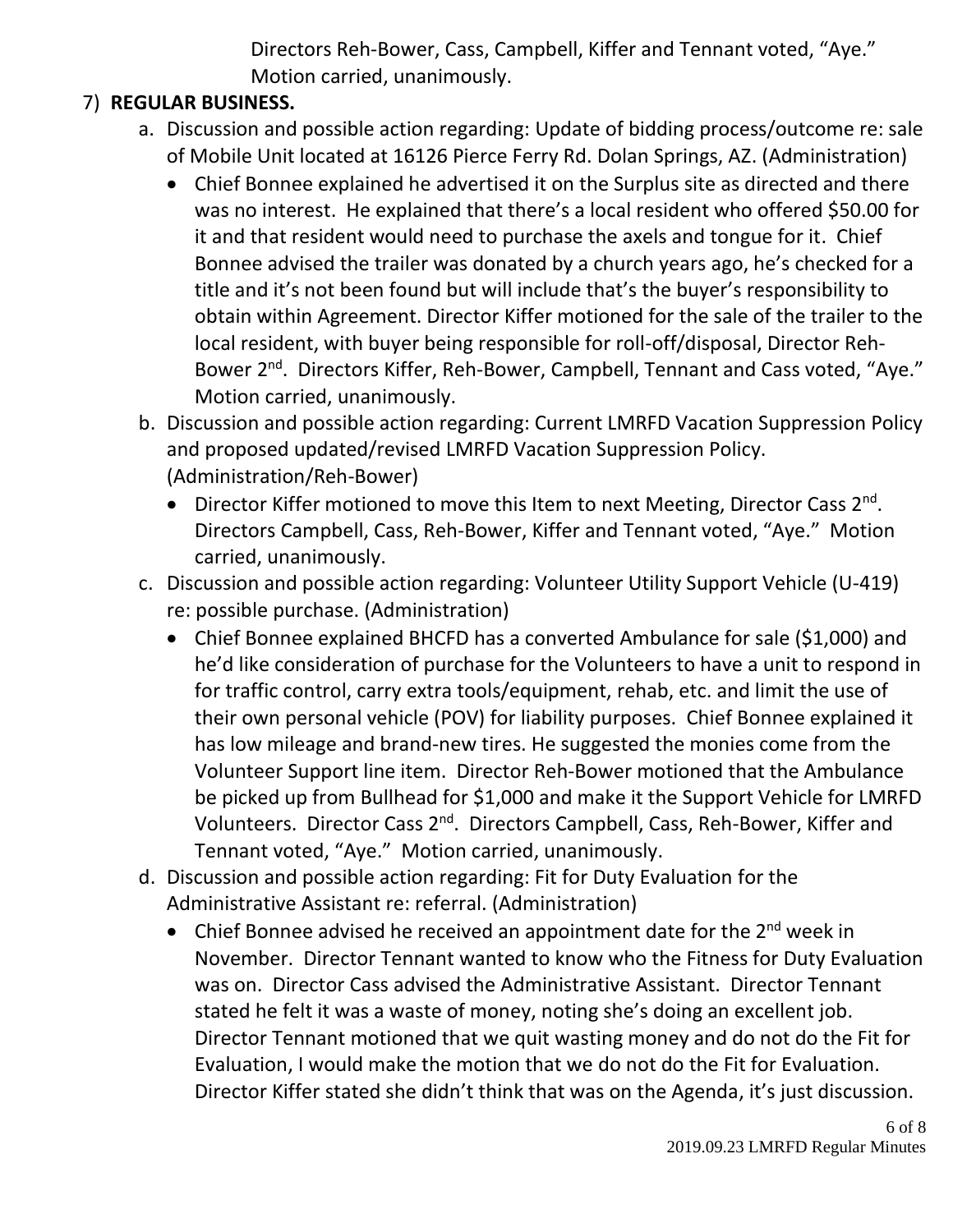Director Cass stated, it's possible action and asked AA Jackson if this motion could go through based on Director Kiffer's inquiry. The item was read aloud by Director Cass and Tennant. AA Jackson explained it states referral and the motion can be made. Director Tennant restated, "I make the motion that we no longer pursue the Fit for Duty, we eliminate that." Director Campbell 2<sup>nd</sup>. Explanation was provided by Director Kiffer regarding the Attorney initially thinking it didn't fall under the ADA and forwarding to a physician for medical review, noting there's a legal liability hanging over the Board, also stating it wasn't a matter of job performance. Director Cass inquired about the legality over the Board. Director Kiffer stated, "If the Board says to the employee we want you to work in the office, we want you to be at every Board Meeting and the employee says it falls under the ADA and you're ignoring me, I'm gonna file a lawsuit that you're ignoring the fact that I've made an ADA claim." Director Cass stated, "She's never been our employee and that this shouldn't have fallen onto us." Director Tennant noted he's familiar with the ADA and stated, "We'd lose," with Director Cass agreeing. Director Reh-Bower's concern was material being at her home, what if something tragic happened to her for training purposes, etc. Director Cass inquired about the alleged material. Director Tennant advised his daughter lives in Hawaii and works remote into OR and he noted he has no issues with the work being done from home. Director Reh-Bower expressed her desire to have the job returned to the Office. Directors Campbell, Cass and Tennant voted, "Aye." Directors Reh-Bower and Kiffer voted, "Nay." Motion carried, 3-2.

- e. Discussion and possible action regarding: Quotes and information related to repair of LMRFD Ambulance not in use. (Administration/Tennant)
	- Discussion took place regarding repair of an Ambulance and it was determined that it would be costly with MVD Registration, DOHS Registration, Insurance, Fuel, Maintenance, supplies, etc. Chief Bonnee advised the low-end quote was \$17k for repair/core, that did not include labor, detailed quotes were not provided at that time. No Action.
- f. Discussion and possible action regarding: DSCC (Dolan Springs Community Council) Fundraiser – Pancake Breakfast re: event/information and event/information related to Boot Campaign or alike for Fundraising. (Kiffer)
	- Director Kiffer noted the Pancake Breakfast Fundraiser is scheduled for 10/12 at St. 41 (7:30 a.m.-10:30 a.m.) and the cost is \$6 for pancakes & sausage with coffee or water. She also advised there will be a silent auction and all donations go to LMRFD for 'fire suits' (Turnouts) for recording on the donation line item. Director Kiffer spoke about the Boot Campaign and suggested the Chief devise a plan for this and report back on it. Director Kiffer noted they need to think about the aging equipment. No Action.